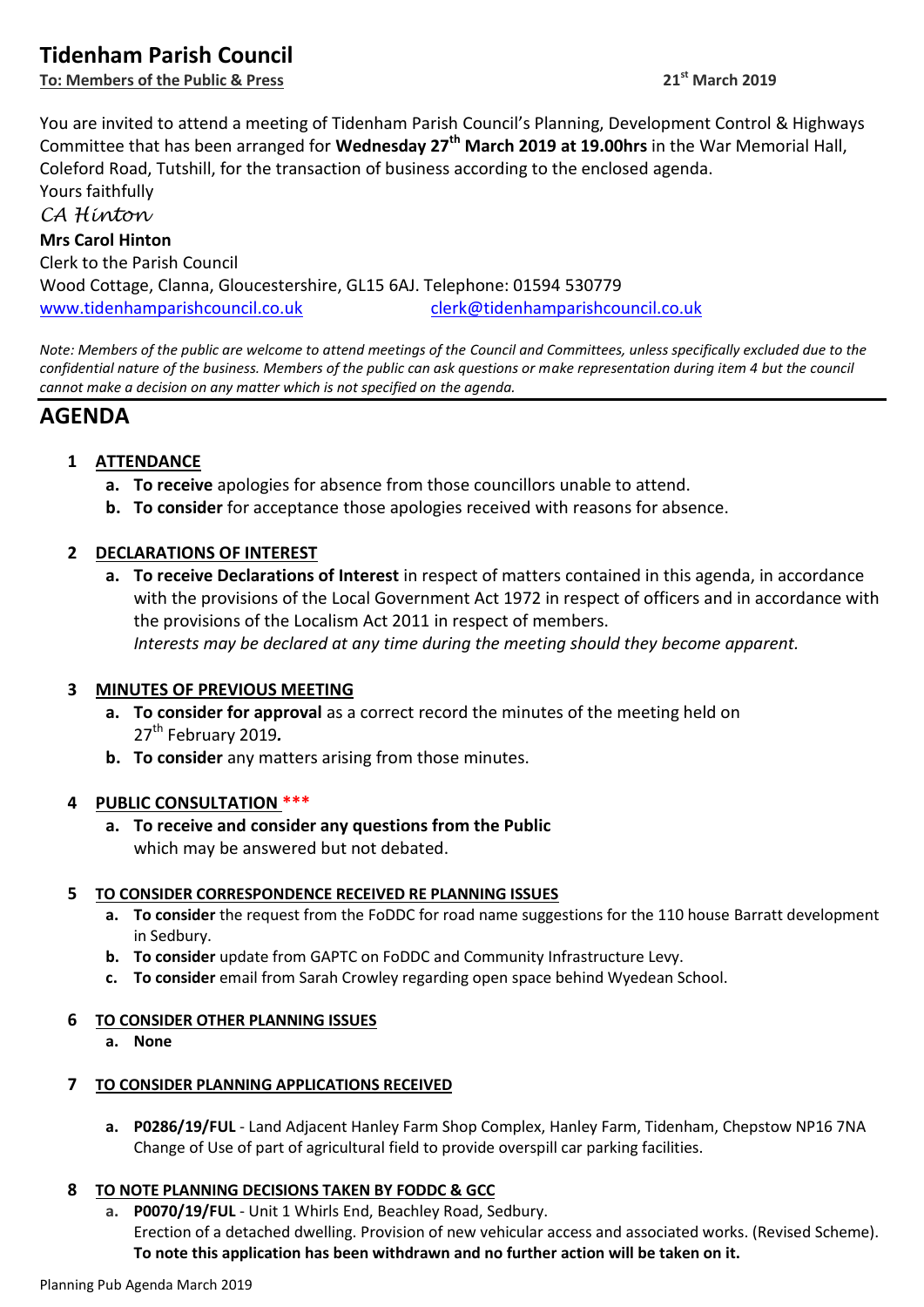- **b. P0007/19/DISCON** Land At Ormerod Road, Sedbury. Discharge of condition 09 (construction method statement) of planning permission P0815/17/OUT. **Consent**
- **c. P0176/19/TPO** 66 Bigstone Meadow, Tutshill. Works to Ash Tree T1 of TPO50 to include the removal of 2x branches and reducing three branches back by 2m.

**To note this application has been withdrawn and no further action will be taken on it.**

- **d. P0177/19/TPO** 66 Bigstone Meadow, Tutshill. Removal of 1x Maple tree covered by T2 of TPO50. **To note this application has been withdrawn and no further action will be taken on it.**
- **e. P1766/18/FUL** Whirls End Beachley Road Sedbury Chepstow NP16 7EY Variation of Condition 03 (wall materials) rear and side walls to be render instead of grey stone and Condition 02 (approved plans) to allow for alterations to fenestration, removal of chimney including the addition of front lean to porch for plot 2 of planning permission P0454/17/FUL. **Consent**

### **9 TO REPORT ON PLANNING DECISIONS TAKEN UNDER DELEGATED POWERS (s101)**

**a. P0245/19/FUL** – Chase Farm, Miss Graces Lane, Tidenham Chase Conversion of Barn into dwelling with associated parking, landscaping and works. **No objection**

### **10 TO REPORT ON PLANNING ENFORCEMENTS AND APPEALS**

**a. APP/P1615/W/17/3190955** – P0837/17/FUL – Land at St John's on the Hill, Castleford Hill. **Pending**

### **11 TO CONSIDER HIGHWAY ISSUES**

- **a. To consider** the email from Jill Maher regarding possible footpath from Rosemary Lane to Hanley Farm Shop**.**
- **b. To consider** the update and delay of the closure of the A466 road.
- **c. To note** GCC Highways Briefing Note on Highways services from 1<sup>st</sup> April 2019.

### **12 TO REPORT ON HIGHWAY ISSUES**

- **a.** Loose manhole covers in Bigstone Meadow Glos CC Safety Inspector has advised that several covers in this location rattled but the frames are not loose or rocking.
- **b.** The tree on A48 by bridge (Diving Centre) the Tree Inspector has advised that the tree is safe.
- **c.** Mobility scooter access Castleford Hill the Safety Inspector has advised that no defects in line with GCC safety criteria were found.
- **d.** The Trust have confirmed that the hedges in the Hall car park are normally cut when the Mopla Rd hedge is cut – they are looking into.
- **e.** The mud on the road and hedge cuttings left near the entrance to the farm in Beachley Rd is being addressed by GCC – the Area Highways Representative has been asked for an update.
- **f.** The light in Edmund Road Glos CC have responded that they need to see the evidence from Western Power that the light was installed by them and I have contacted WDP who are looking through their records and will come back to me. I have not heard back from Patrick Molyneux although, due to work circumstances, it was a week or two after the last meeting before I contacted him.

# **13 TO RECEIVE COUNCILLORS' LOCAL REPORTS AND MATTERS FOR THE NEXT AGENDA**

#### **14 TO CONFIRM THE DATE OF THE NEXT MEETING Next meeting 24th April 2019**